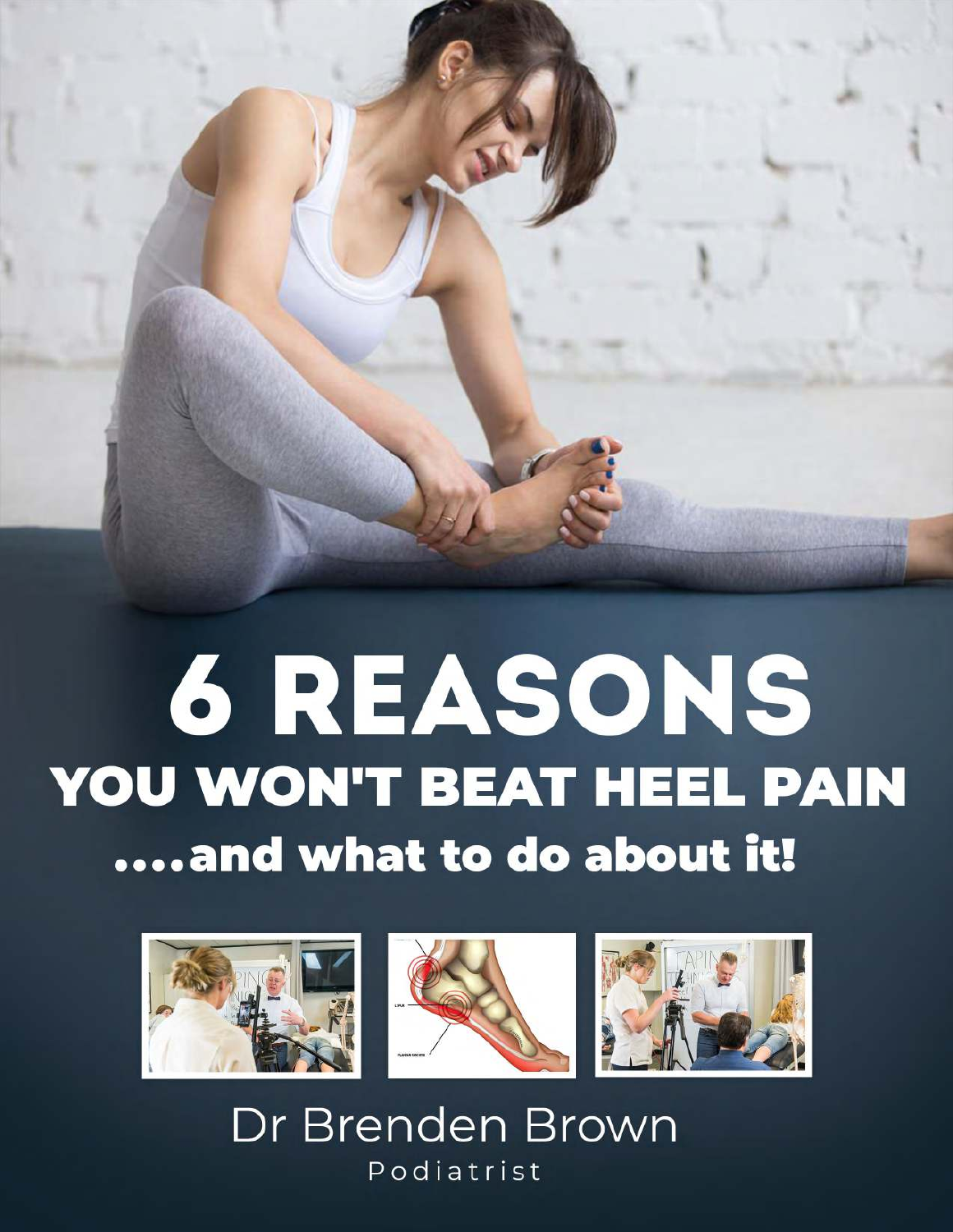## **Follow our tips and you to CAN beat Heel Pain!**



Heel pain can be debilitating! The pain often stops people in their tracks first thing in the morning! Walk a few steps and it may be relieved. For others the pain becomes worse as the day progresses. Finding help can be frustrating and confusing as people often see several practitioners and receive multiple answers with little or no pain relief.

I first wrote this Report in 2014 to help people beat their heel pain. Since then we have helped literally thousands of patients with heel pain and spent hours researching and implementing significant changes to the way we approach heel pain.

Now we are highlighting six of the key reasons why people are failing at addressing their heel pain. We are sharing this detailed report full of information in the hope that we can help thousands more people cure their pain.

I truly hope this helps you on the way to beating your heel pain.

#### *Dr Brenden Brown*

*Principal Podiatrist + Founder A Step Ahead Foot + Ankle Care Sydney, Australia Astepahead.com.au*

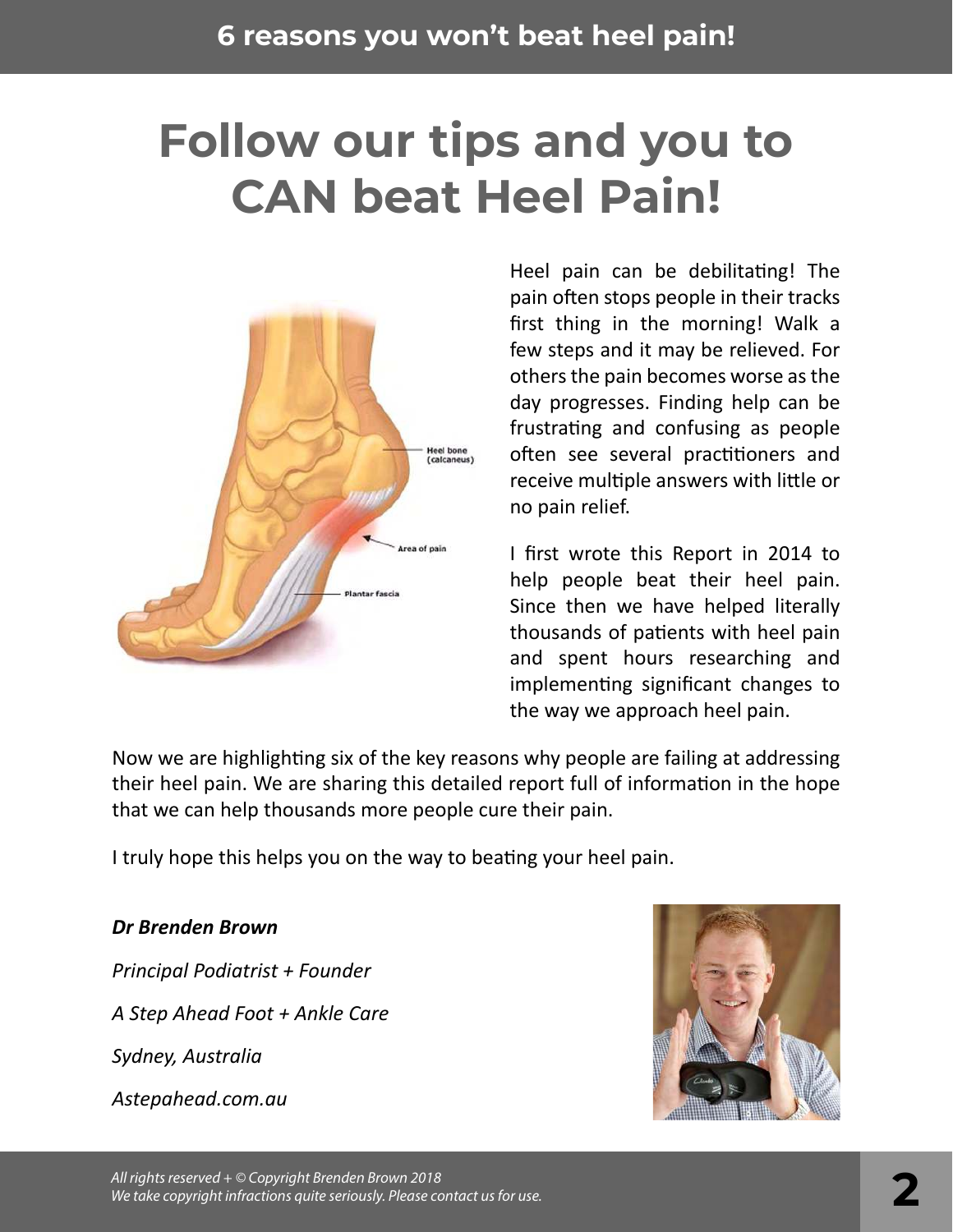# **Getting to the bottom of why you're not beating heel pain**



A large proportion of the people we see have never had any professional care or advice. We are constantly told, "I just thought it would go away" or "A friend told me what they did to get rid of the pain and I just tried that". In most cases the pain is still present months or years later.

Seeking a professional opinion significantly increases your chance of beating heel pain. Yes, professional treatment costs money but, providing you seek the right advice, it is also invaluable.

It depends on how much you really want to get rid of your very sore heels?

**TIP**

*Make sure you seek the advice of a professional who sees this A LOT! There are many great Podiatrists out there but many of them focus on cutting elderly people's people's toenails. They might only see someone like you who has heel pain once or twice a week! Look for experience See reason number 6!*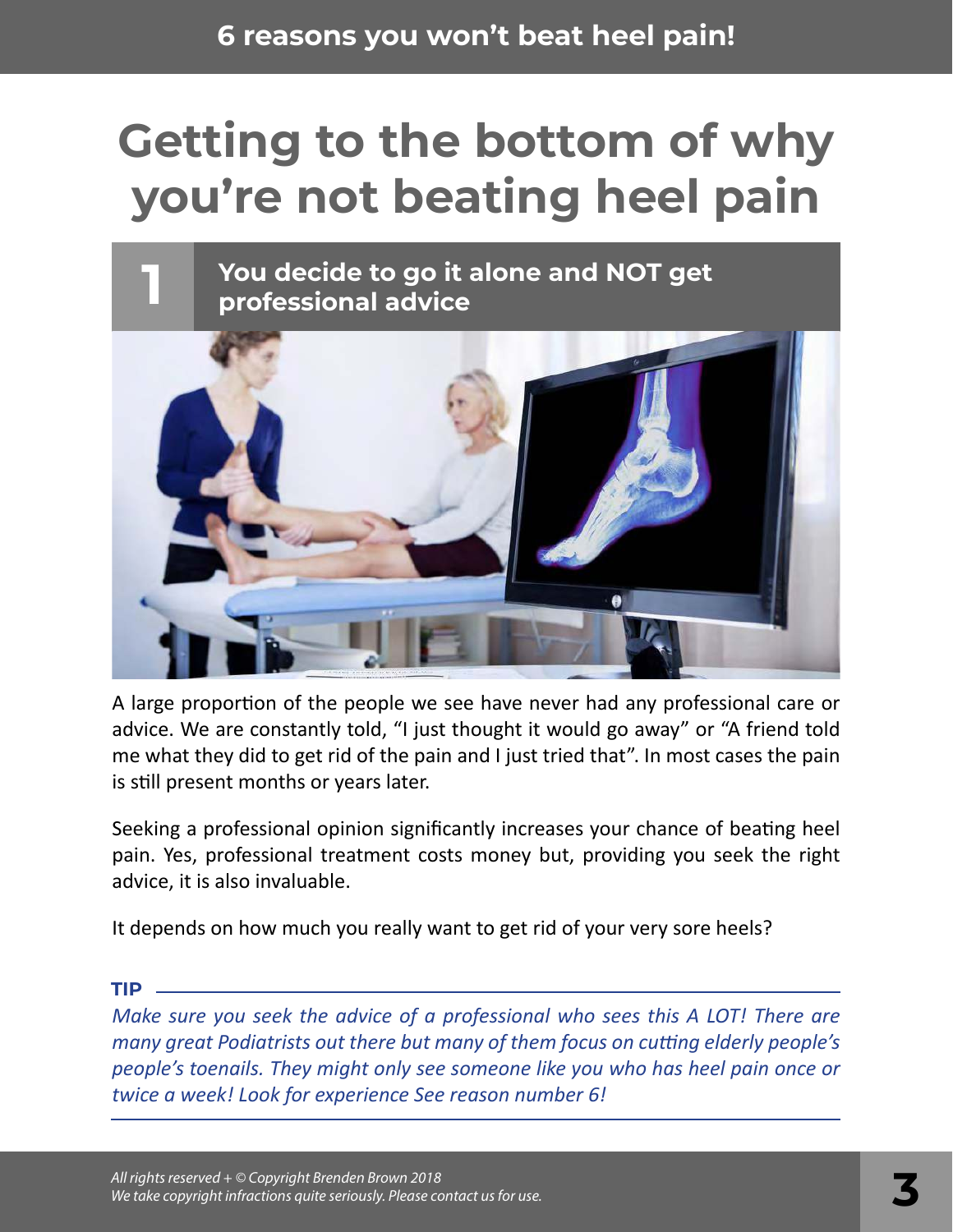

Many people gain a sense of comfort from wearing thongs, Croc-type shoes or even bare feet. However, 20 years of experience tells us you are doing more harm than good. Often pain will present days later, not necessarily at the time.

Have you ever started a new gym program only to find yourself in agony not that day you went to the gym or even the following day but on day three? Welcome to 'DOMS—Delay Onset Muscle Soreness!

Wearing thongs might offer some initial relief from the pain but days later, when you go back to wearing runners or firm shoes the pain returns. You blame your firm shoes but if you think back to three days earlier when you were slopping around in thongs—yes, you have a culprit!

You are welcome to argue this point as much as you like, while you continue to hobble…………

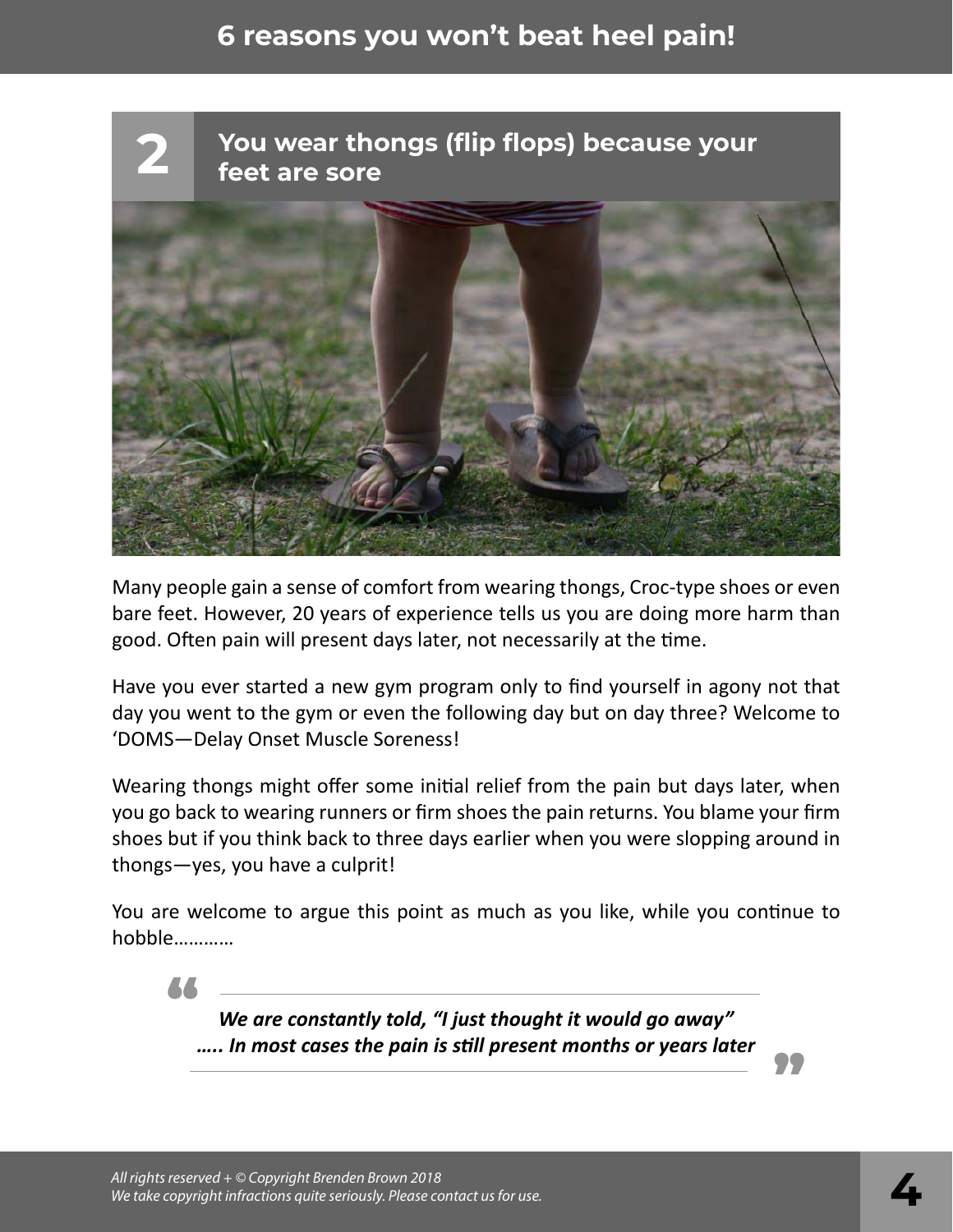**You get advice and then choose which bits 3 you use**



Great work on seeking advice. Now it's time to use it ……yes ALL of it. If you're given an individualised care plan and only implement the bits you like (the easy parts) you will fail to get better.

Your Podiatrist should work with you as a patient to establish the best way to relieve you of your pain. They should explain which shoes are best for you. They should talk through which treatment will get you better quickest. Treatment should be multipronged and

"

include strength exercises, therapy to relax the soft tissue and the use of orthotics to address foot postural problems.

Choosing to omit some of the suggested treatment modules universally leads to



*Your heel pain is not simple, it's a complex issue and it's also really sore!*

#### **TIP**

*Lots of health practitioner like to get you to try one therapy at a time, "try this stretch and come back in six weeks and we'll see how you're going" or "I think we will try these hard, rigid orthotics and then see what happens." Using one isolated treatment approach COULD get you better but our experience with literally thousands of patients shows that combining treatment modalities is a much faster way to recovery.*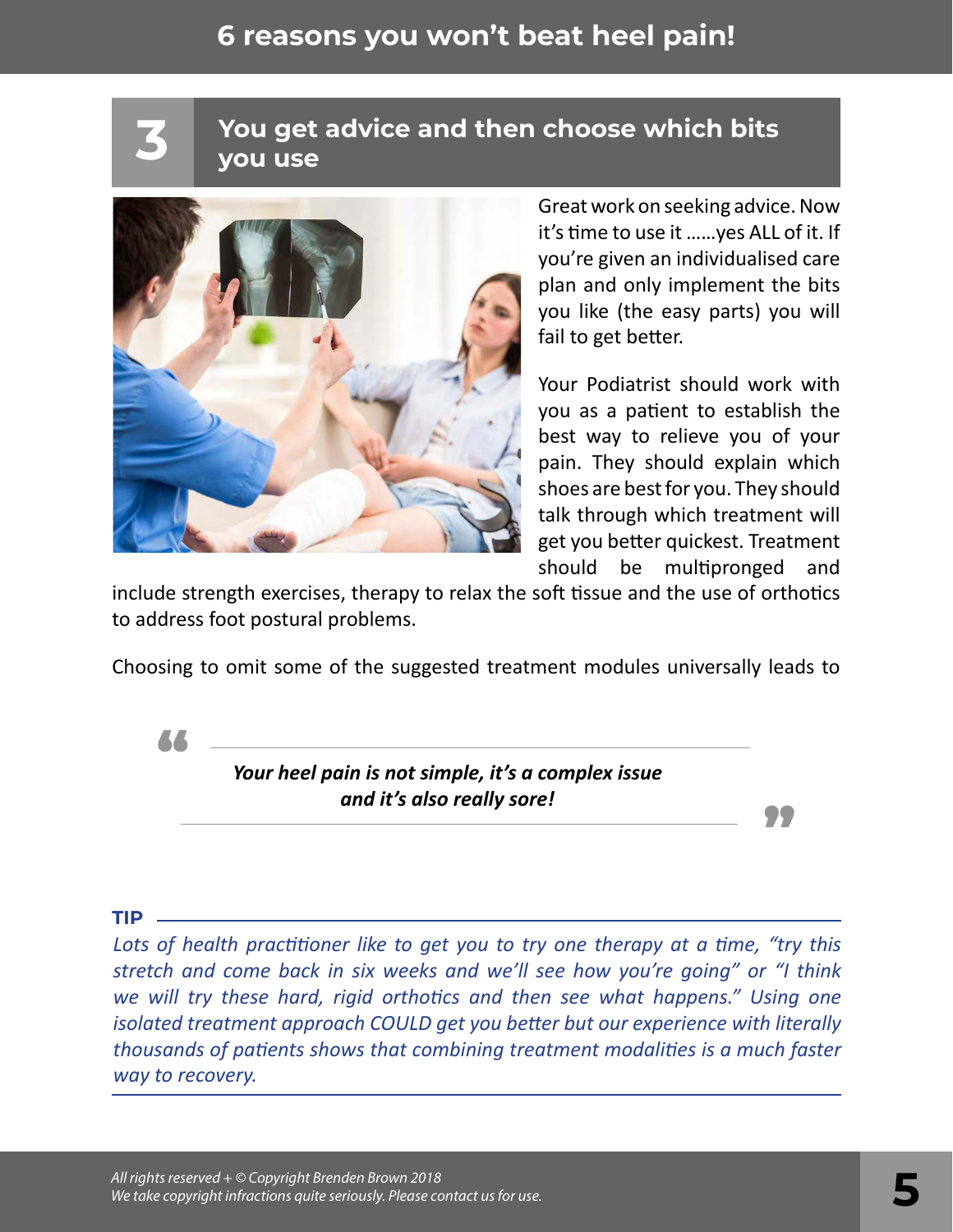

Our experience tells us that, in most instances, rigid, hard orthoses irritate the heel and the arch region adding to the discomfort. Over the years we've collected many pairs of rigid orthotics from patients who have given them to us in frustration after finding they have hindered rather than helped their recovery.

Additionally, wearing orthotics is only ONE ELEMENT of treatment therapy. If the soft tissue is damaged it's VITAL that it is rehabilitated! **Orthotics can't and won't do this alone,** you must rehabilitate the tissue using therapies such as deep connective tissue massage, shockwave and muscular stretching exercises!



**TIP**

*Orthotics do work but NOT alone. Clinically we will tell you two things on the matter.*

- *1. Soft, pliable orthotics work best and are most comfortable for most patients*
- *2. Custom orthotics SHOULD be combined with good footwear and soft tissue rehab to get you on the way to happy, healthy and active!*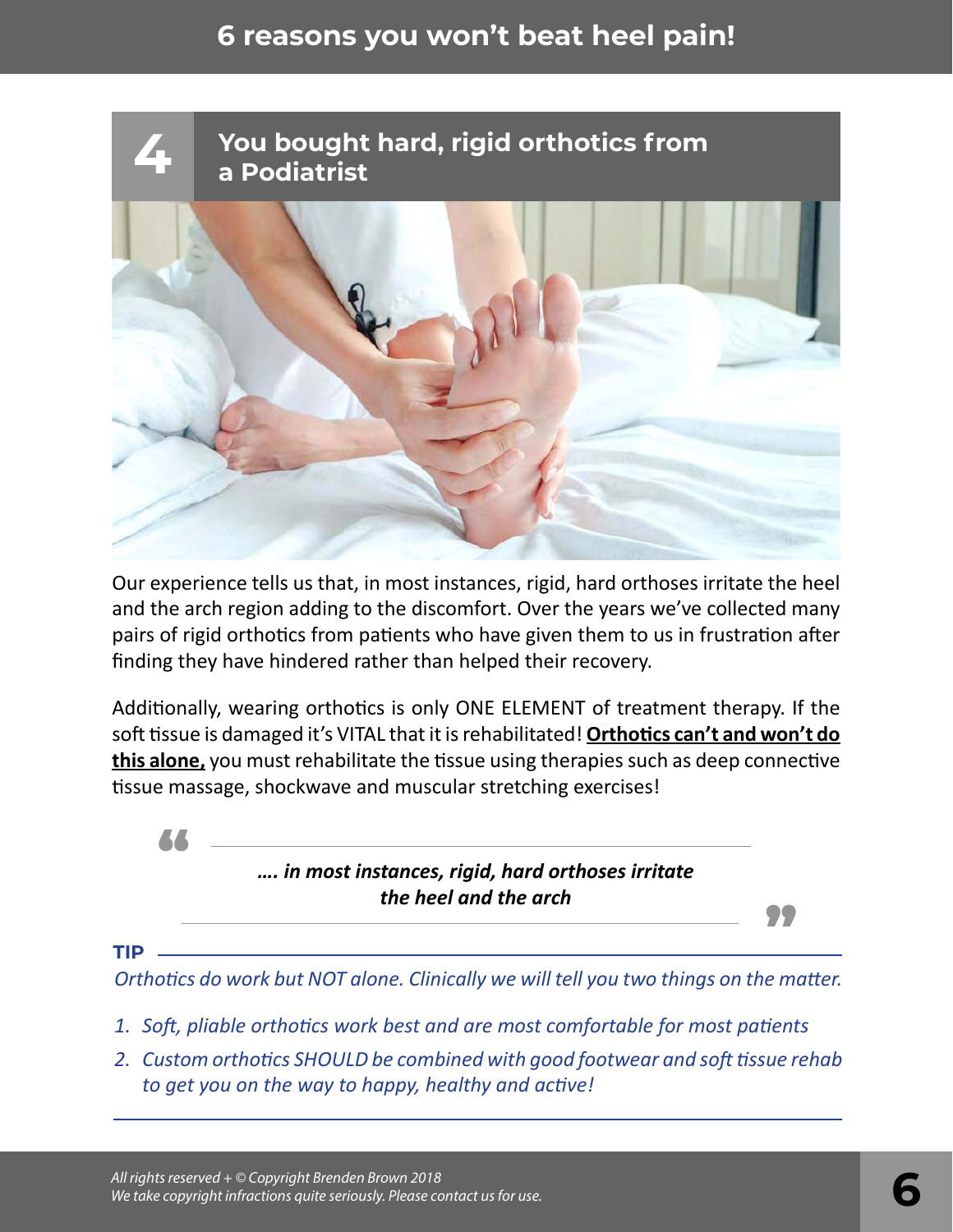

As our understanding has changed over the years we now appreciate the following – "TENDONS HATE CHANGE". Stopping all activity, if you are currently active, is a sure-fire way to ensure that when you resume activity you will also see the return of your heel pain! Tendons really hate that stop-start type of activity. In many cases it's what started this problem in the first instance!

You can make modification to activity; however a complete stop will mean you either;

A. Need to rebuild that activity again later, over quite an extended time.

or

B. Your heel pain is likely to return!

Stopping activity should only be advised if it creates pain or increases discomfort!

For the moment STOP Jumping of and onto things. For example, on + off a truck, box jumps at exercise class, skipping or other high intensity activity that impacts the heel and forefoot until we have you back to feeling comfortable. We will then slowly load you back up to these activities.

### " *TENDONS HATE CHANGE* "

**TIP**

*Apart from quickly stopping any activity that actually causes you pain. All other changes should be completed slowly and gradually!*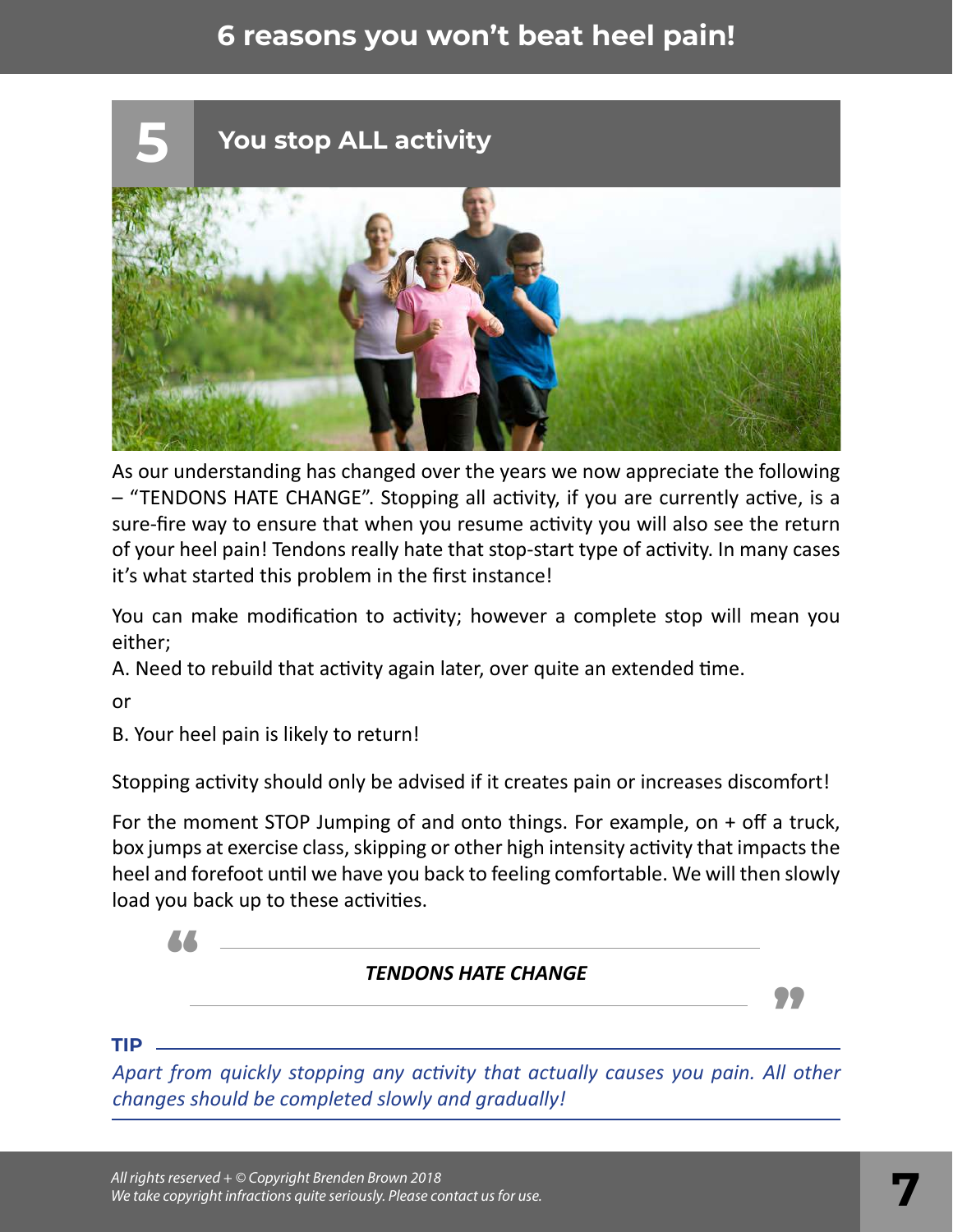# **You choose a practitioner who does 6 not understand heel pain**



So your GP says they will fix your heel pain? Your Physio who is treating your shoulder says the same and the Podiatrist you see, who works one day a week at your local GP clinic and cuts your toe nails, says they will fix it no problem. Who do you choose?

Your heel pain is not simple, it's a complex issue and it's also really sore! Choose someone who see's and treats heel pain regularly. Find a practitioner who is passionate about helping you get better— but also highly experienced in this area!

Consider the fact there are about 10 different conditions that could be causing your pain. When our practitioners are asked to lecture GPs, Physio and other Podiatrists on heel pain, they are often surprised to learn how complex this condition is!

Even Podiatrists have different levels of exposure to this condition. There are some great podiatrists out there, but perhaps their focus is on cutting elderly people's toenails. It always pays to ask practitioners where their focus lies and how experienced they are in this particular condition.

Ask the question, "how many heel pain patients do you see a day?" They may see someone like you who has heel pain only once or twice a week! Our Doctors, all musculoskeletal sports podiatrists, see between 10 - 12 patients with heel pain each and EVERY DAY! When you see something that much you get particularly well versed in every aspect—from making the correct diagnosis (NO it's NOT all plantar fasciitis) to ensuring that when things don't go to script you have more in your tool kit to get your patients back on track! "

*….there are about 10 different conditions that could be causing your pain*

"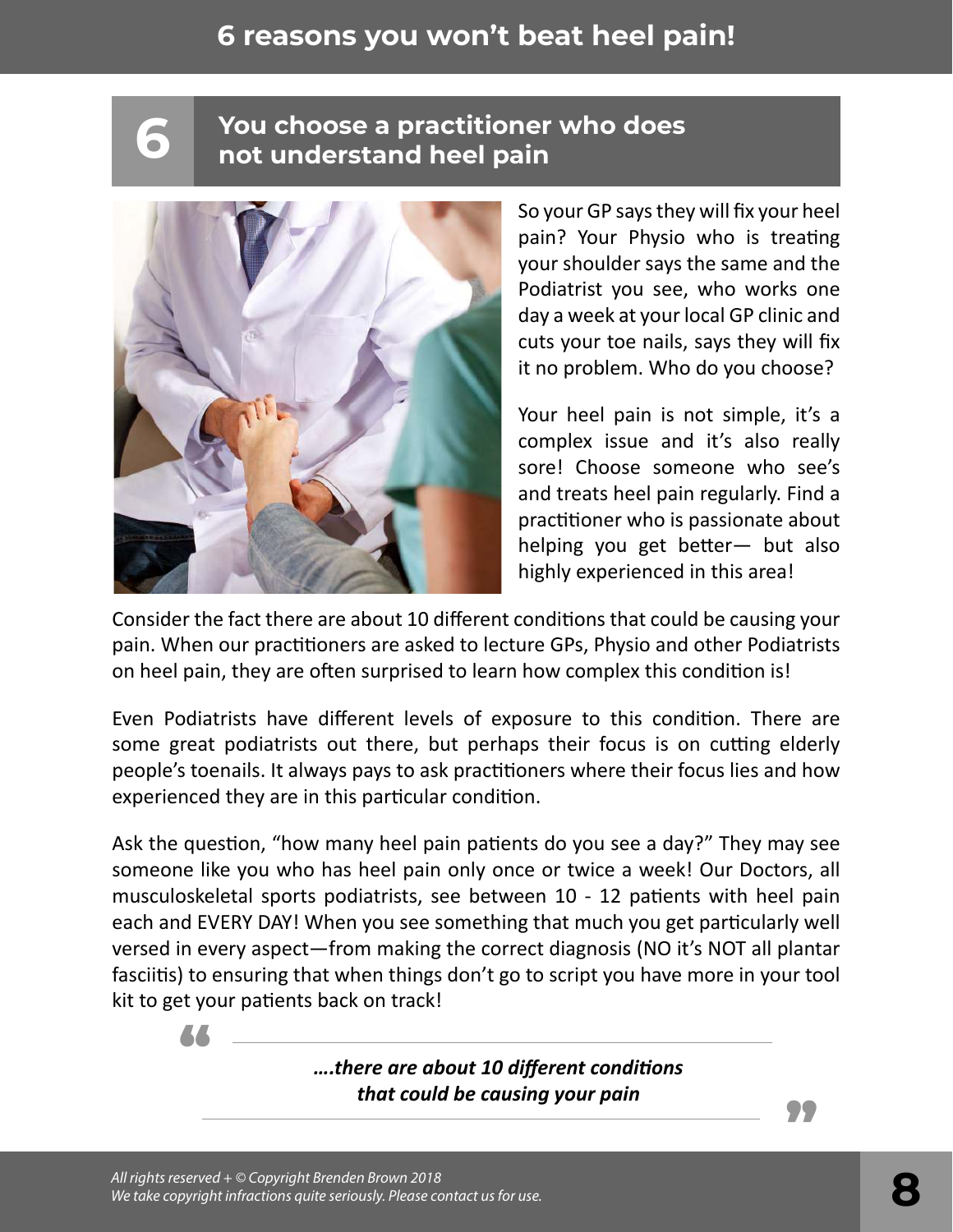## **Where to from here?**

With six solid reasons to consider, you are now empowered to make an informed choice! If you are stuck with these problems and working with another practitioner it's a good time to speak to them about these ideas! Many of these points you can work on yourself, so start at the top and get some professional advice if you haven't already!

#### **How can we help?**

Our team of Podiatrists see this condition multiple times a day, making them well equipped to help you on your way to beating this condition. Just like we have assisted thousands of other people who have visited our clinic over the last 20 years, we would LOVE to help you.

Heel pain can be horrible and most people have tried numerous home remedies or other treatments without success! People are often left frustrated and confused about the best treatment for them.



Simply give our friendly 'front desk' team a call. They will chat you through everything you need to know and book the best appointment for you. This includes discussing the treatment options, if any, you've already tried, alternative approaches and costings.

Call today on +61 2 9673 2987 (We are open most days from 8am—6pm. Closed weekends.)

We find it best if you give our front desk team a call to run through what's in particular is going on for you, this helps us establish what type of appointment maybe best. We pride ourselves on not just 'taking a booking', but taking the time to find out how we can help you the best. We will run through some of the things you have tried, if you've had any success at all.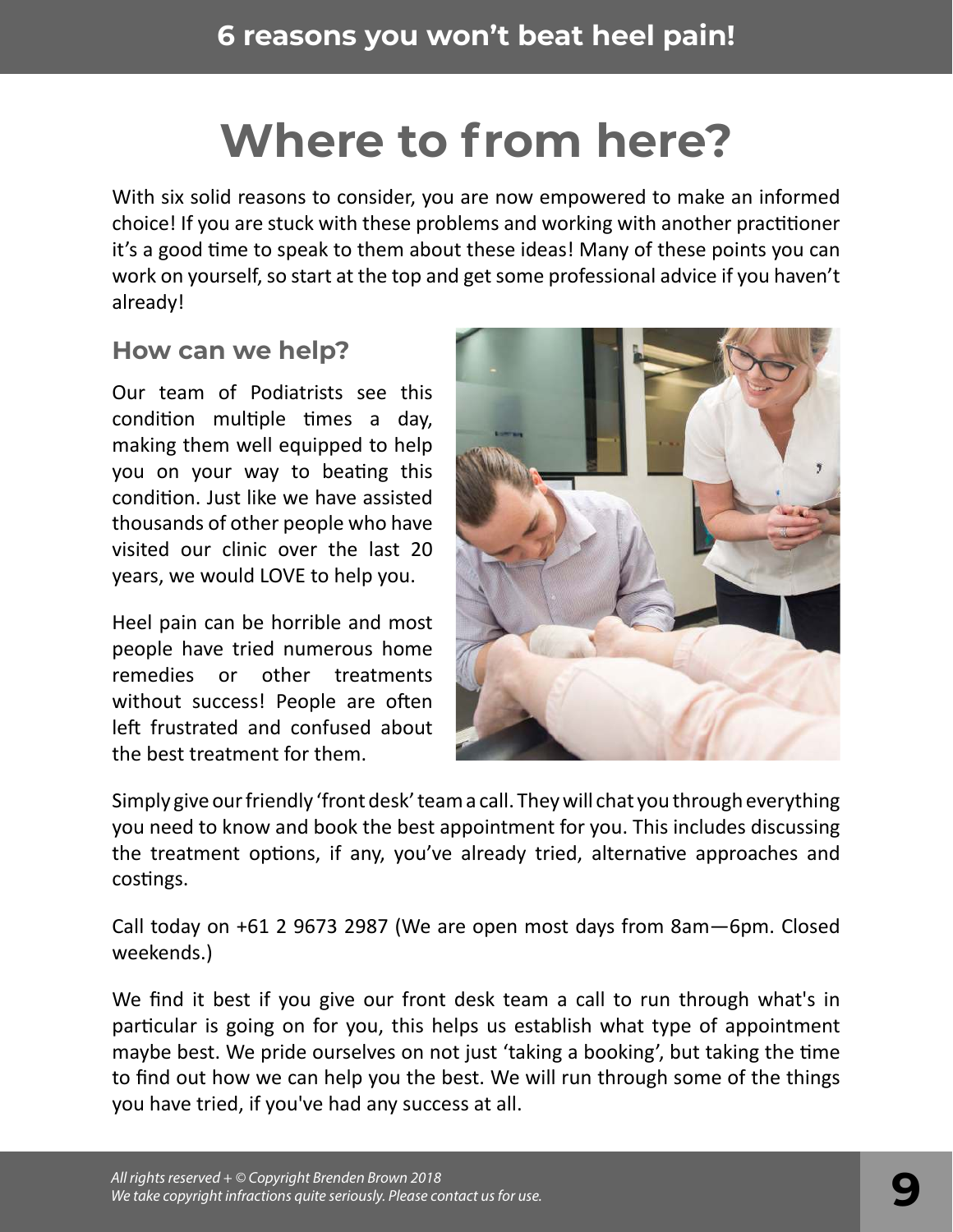Our team speak to oodles of people as you'd imagine and once we have a more detailed understanding of what's going on they can run through different options and types of appointments.

We can then run through costings and times we have available for the appointment you need. Then we can reserve your appointment time.

We are open most days from 8am to 6pm, closed weekends. Our team are really happy to spend time working with you. We pride ourselves on not just booking people in, but taking the time to find out how we can help you the best.





#### **Free 10-minute telephone consult**

Many patients take advantage of our 10-minute consultation service\*, which involves a telephone call with one of our experienced and highly professional team members to discuss your concerns. We can chat about the treatments you've previously tried and offer some insights on the new options that might help you back on track.

*\*Please note: these consults are strictly limited* to particular local areas and to the number of consults available. As you will imagine our team is very busy so we have found the need to limit these. Please enter your details and we will let you know about availability

#### **Thank you**

Thanks for taking the time to read our report. We hope you have found it helpful. We wish you the very best in getting back to being happy, healthy and active!